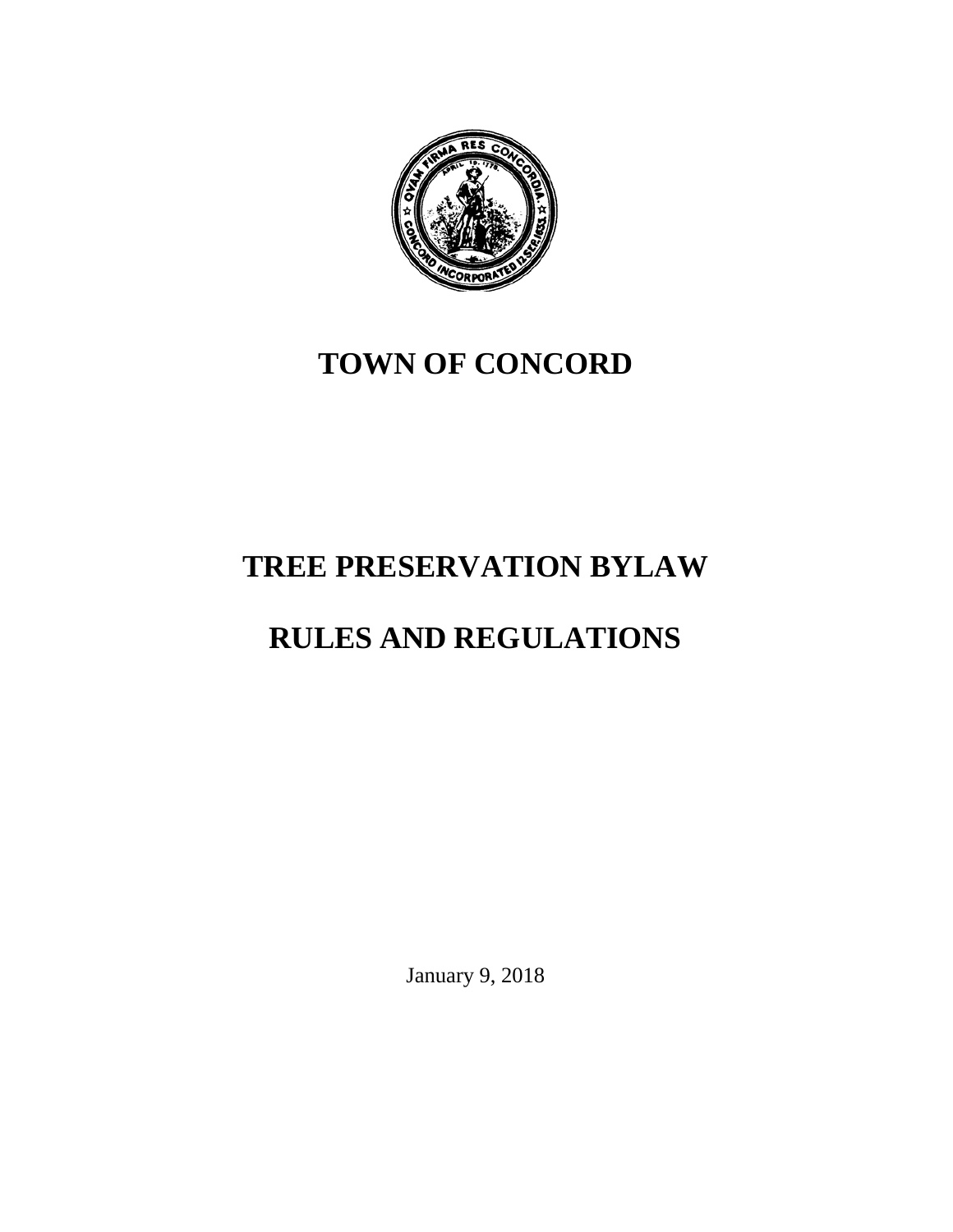### Contents

| 1.   |  |  |  |  |
|------|--|--|--|--|
| 2.   |  |  |  |  |
| 3.   |  |  |  |  |
| 4.   |  |  |  |  |
| 4.1. |  |  |  |  |
| 4.2. |  |  |  |  |
| 4.3. |  |  |  |  |
| 5.   |  |  |  |  |
| 5.1. |  |  |  |  |
| 5.2. |  |  |  |  |
| 5.3. |  |  |  |  |
| 5.4. |  |  |  |  |
| 6.   |  |  |  |  |
| 6.1. |  |  |  |  |
| 6.2. |  |  |  |  |
| 6.3. |  |  |  |  |
| 6.4. |  |  |  |  |
| 6.5. |  |  |  |  |
| 6.6. |  |  |  |  |
|      |  |  |  |  |
|      |  |  |  |  |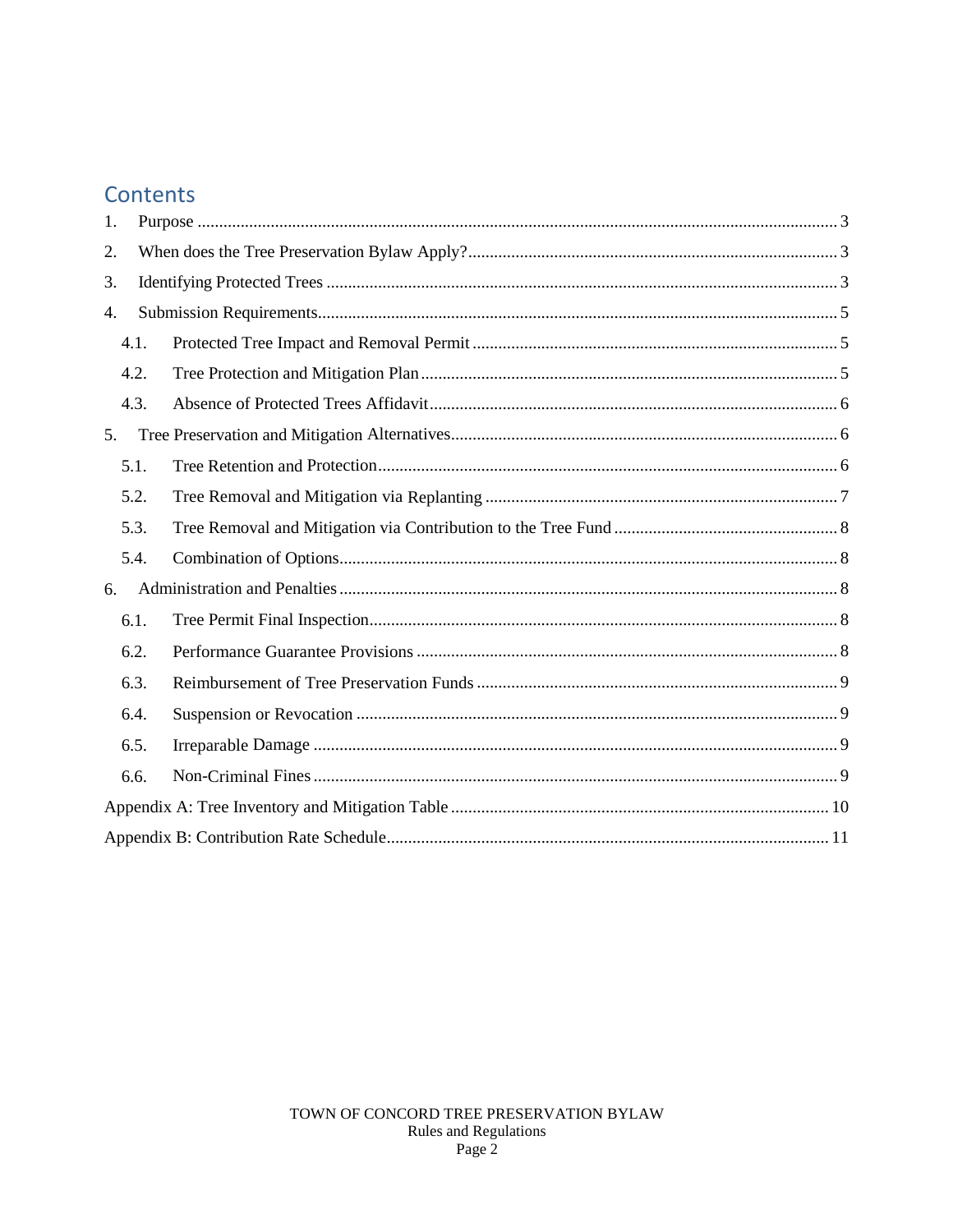### <span id="page-2-0"></span>1. Purpose

The Town of Concord Tree Preservation Bylaw, approved at the 2017 Town Meeting, encourages the preservation and protection of trees on residential lots during significant demolition and construction activity. It designates areas of a lot where trees must be protected, and requires property owners to compensate for any Protected Trees that are removed, either by planting new ones or by contributing to a fund that supports the Town's tree planting and maintenance efforts.

This document lays out the rules and regulations that Concord's Building Inspections Division and Reviewing Agent will use to administer the bylaw, including:

- The criteria that determine when a project is subject to the Bylaw
- How to measure Protected and replanted trees
- How and when to submit a Protected Tree Removal Permit
- Required elements of a Tree Protection and Mitigation Plan
- What to do if a property does not have any Protected Trees
- How to complete the mitigation process
- How to make changes when needed
- Enforcement procedures

If any requirement of these Rules and Regulations conflicts with a provision of the Concord Zoning Bylaw (ZBL), the latter shall govern.

### <span id="page-2-1"></span>2. When does the Tree Preservation Bylaw Apply?

A project is subject to the Tree Preservation Bylaw if **all** of the following statements are true:

- 1. The lot is located in a Residential Zoning District (AA, A, B, C)
- 2. The project involves any of the following:
	- Demolishing a structure with a footprint of 250 sq. ft. or greater<sup>1</sup>
	- Constructing a building or structure on a vacant lot
	- Constructing a structure or an addition that increases the Gross Floor Area<sup>2</sup> by 50% or more
- 3. There is at least one Protected Tree on the lot (*see Section 3. Identifying Protected Trees)*

#### **Protected Trees removed within the past 12 months prior to an application for any of the projects listed in #2 above are also subject to the requirements of the Tree Bylaw**.

If no Protected Trees have existed on the site within the past 12 months, the property owner must sign an Affidavit attesting to such, and no protection or mitigation will be required (see Section 4.3: Absence of Protected Tree Affidavit).

### <span id="page-2-2"></span>3. Identifying Protected Trees

 $\overline{a}$ 

The Bylaw defines the Tree Yard to be equal to the minimum front, side, and rear yard setbacks as specified in Table III and sections 6.2.6, 6.2.7 and 6.2.8 of the Town of Concord Zoning Bylaw. Any tree with a Diameter at Breast Height (DBH) of 6" or greater within the Tree Yard is considered to be a Protected Tree, unless it is an invasive species (as defined in the Bylaw).

<sup>&</sup>lt;sup>1</sup> Demolition and re-construction of a structure in the same footprint that does not require the removal of a protected tree shall not trigger this bylaw (e.g. re-constructing a deck)

 $2^2$  Gross Floor Area is defined by the Town of Concord Zoning Bylaw Section 1.3.12, excluding basements, open or screened porches and decks.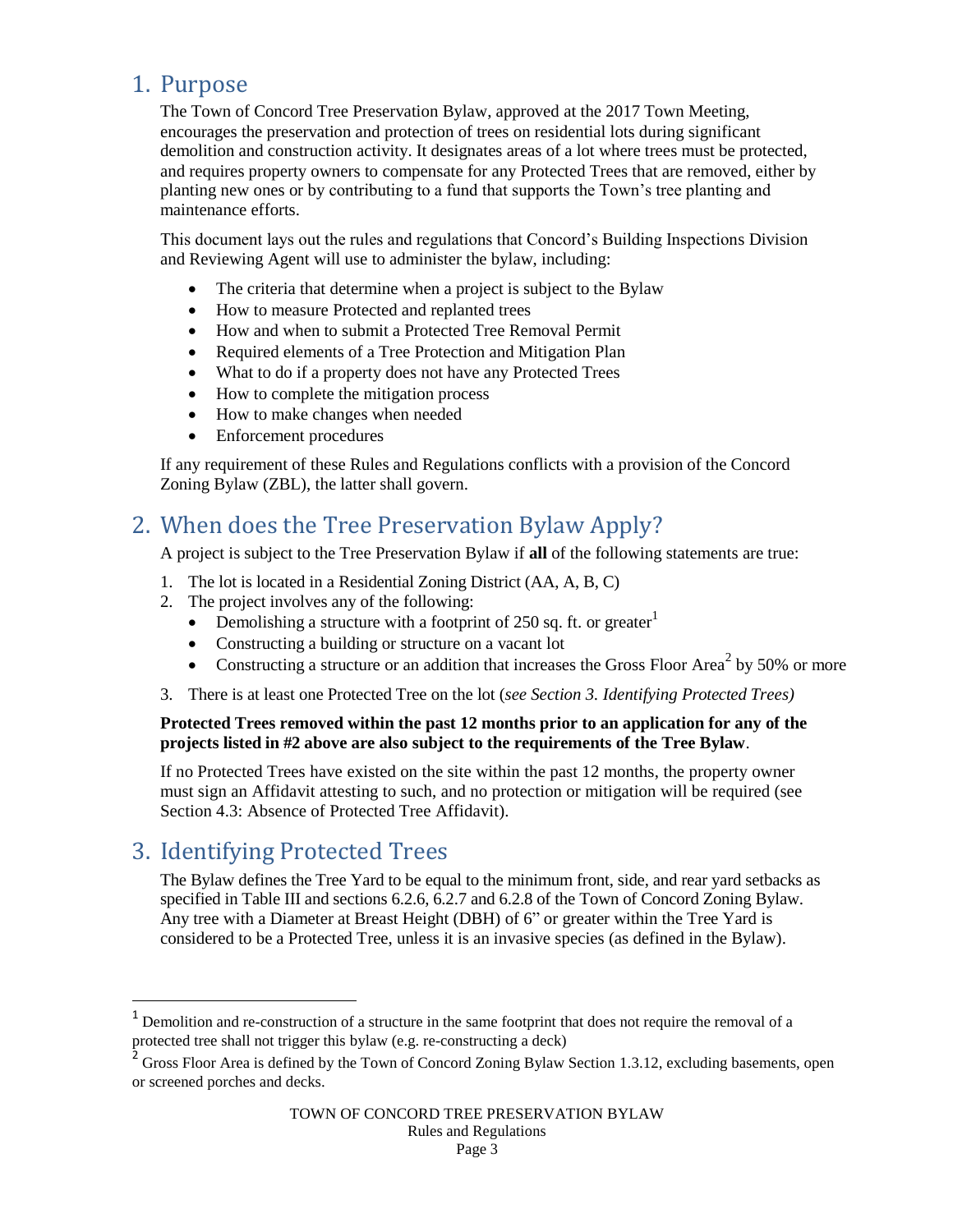Use the following formula to determine the diameter:

Tree circumference at breast height  $\div \pi =$  diameter

Example: Tree circumference at breast height =  $32'' \div \pi$  (i.e., 3.1415932) = 10.18" DBH

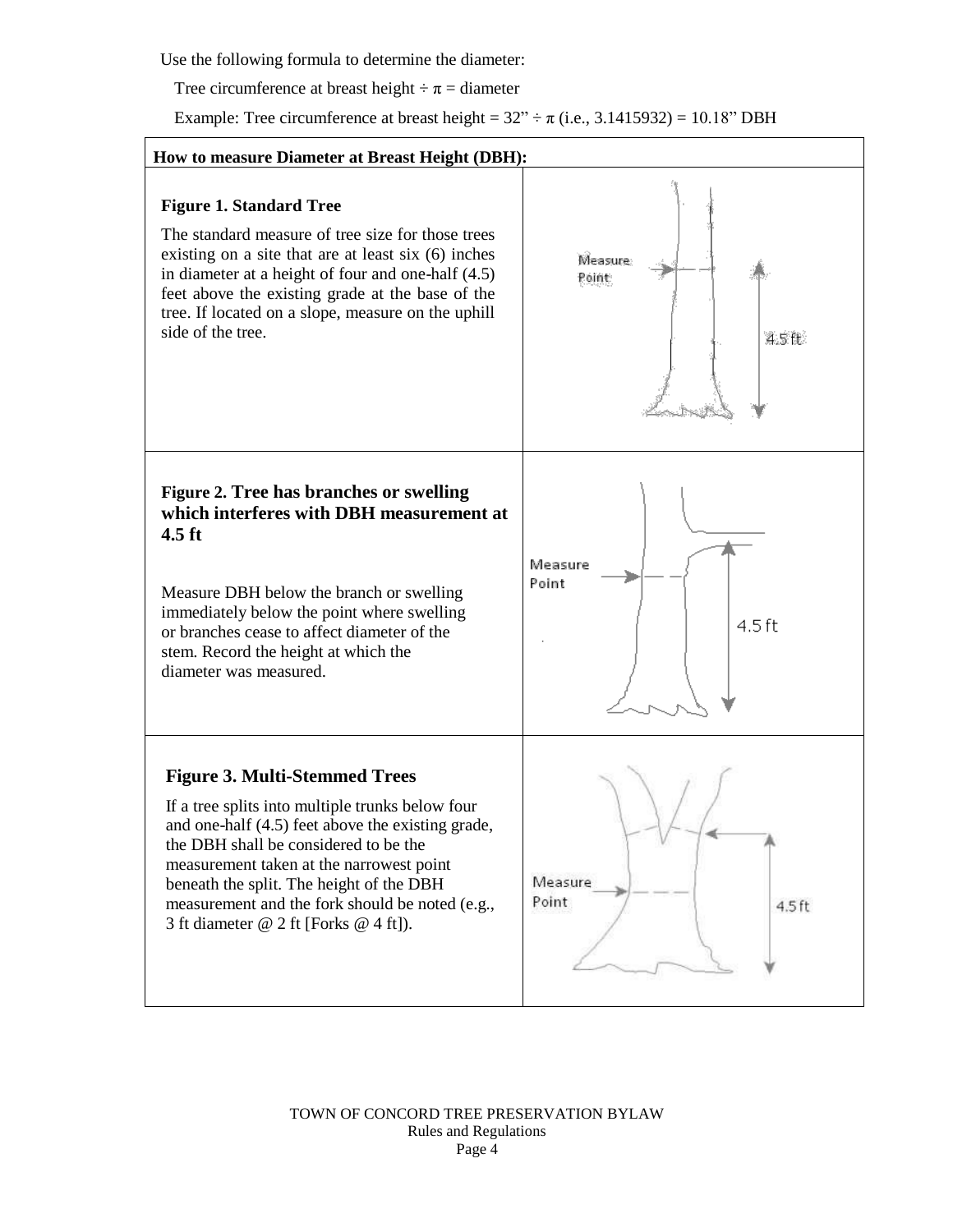### <span id="page-4-0"></span>4. Submission Requirements

If the Bylaw applies to your project, you will need to obtain a Protected Tree Impact and Removal Permit and submit a Tree Protection and Mitigation Plan to the Reviewing Agent.

#### <span id="page-4-1"></span>4.1. Protected Tree Impact and Removal Permit

You must submit a Protected Tree Impact and Removal Permit (Tree Permit) application and pay the associated fee to the Building Inspections Division before you apply for a Demolition Permit or Building Permit. It is strongly recommended that you submit the Tree Permit application prior to requesting other permits. You may not file a Building Permit application without a sign-off from the Reviewing Agent on the Building Inspections Division Building Permit Sign-off Sheet.

- 4.1.1. REVIEW OF PERMIT APPLICATIONS: The Town's designated Reviewing Agent reviews Protected Tree Impact and Removal Permit applications in accordance with the provisions of the Bylaw. The Reviewing Agent shall record the filing date of each application and complete the review no later than thirty (30) business days after you submit a complete application. If the Reviewing Agent fails to act within 30 days, work may proceed as outlined, but in no case shall that relieve you from the requirements of the Bylaw.
- 4.1.2. PERMIT ISSUANCE: After the Reviewing Agent issues the Tree Permit, you must provide written notice to the Reviewing Agent confirming that the Tree Save Area has been installed and is consistent with the approved plans.
- 4.1.3. SITE INSPECTION: The Reviewing Agent will inspect the Tree Save Area fencing and other tree preservation measures included on the Approved Tree Protection and Mitigation Plan at any frequency that he or she deems necessary to assure compliance.

#### <span id="page-4-2"></span>4.2. Tree Protection and Mitigation Plan

You must submit a Tree Protection and Mitigation Plan to the Reviewing Agent along with your Protected Tree Impact and Removal Permit application. This plan may be part of a landscape plan, or a separate document that shows the location and size of Protected Trees on the property.

Your Tree Protection and Mitigation Plan must be prepared by qualified professionals (a Registered Land Surveyor together with a Certified Arborist or a Registered Landscape Architect), and include the stamp (if applicable), professional certification number, date and signature of all professionals involved in its preparation.<sup>3</sup>

All plans must be drawn to a uniform scale (preferably  $1" = 10'$ ,  $1" = 20'$ , or  $1" = 30'$ ). All plans shall be a minimum size of 11" x 17" (preferred) and a maximum size of  $24$ " x  $36$ ", with  $\frac{3}{4}$ " borders. Letter sizes on plans should be no smaller than  $1/8$ ."

Your plan needs to include the following elements:

 $\overline{\phantom{a}}$ 

#### 4.2.1. BASELINE PROPERTY INFORMATION AND PROTECTED TREE INVENTORY

- 4.2.1.1. Boundaries of the property, including all property lines, easements, and public and private rights-of-way.
- 4.2.1.2. The property's Zoning District designation and the location of applicable zoning setbacks per ZBL Table III (or Section 6.2.7 of the Bylaw, when applicable).
- 4.2.1.3. The location of all existing buildings, driveways, retaining walls and other improvements, and the features to be retained, removed or demolished.

<sup>3</sup> If your plan designates all Protected Trees for removal, an Arborist or Landscape Architect does not need to be involved.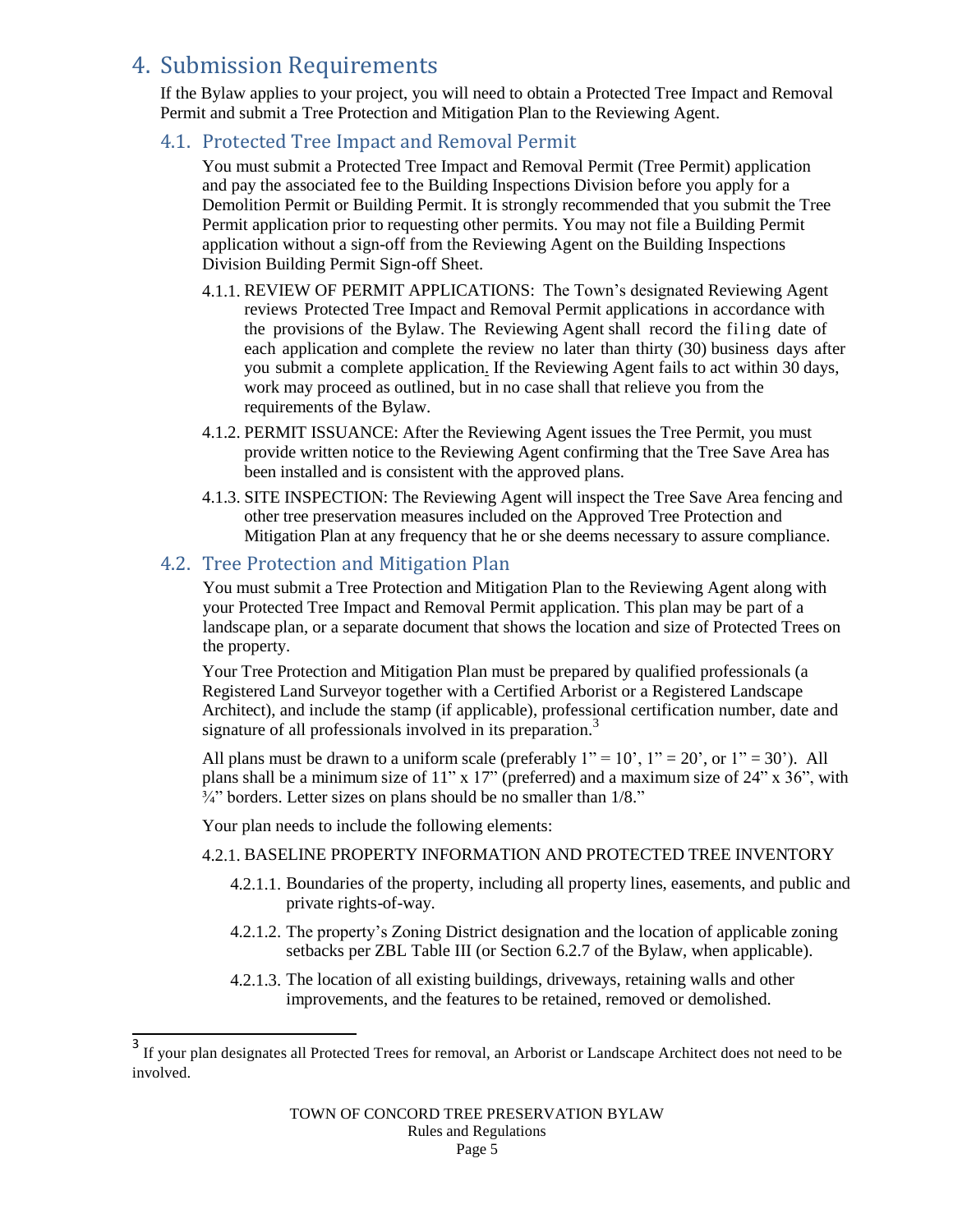- 4.2.1.4. The location of all planned buildings, driveways, retaining walls and other improvements.
- 4.2.1.5. Proposed changes in grade.
- 4.2.1.6. An inventory of all Protected Trees and all Protected Trees that were removed within twelve (12) months prior to application. Your plan must note tree locations graphically on the plan, and provide a key to the species of individual trees and any prior or planned removals. In addition, you must provide a table (see the example in Appendix A) that indicates:
	- 4.2.1.6.1. The location, DBH, and species of all existing Protected Trees within 50 feet of the limit of work, as well as any other trees (both Protected Trees and any invasive species) on the lot that are to be removed. The limit of work and the 50 foot exclusion zone shall both be shown on the plan.
	- 4.2.1.6.2. The disposition of each Protected Tree (whether the tree will be removed or retained and protected)
	- 4.2.1.6.3. Any Protected Tree that should be considered exempt from mitigation requirements because it interferes with existing structures, utilities, streets, sidewalks or other existing improvements, and whose interference, in the arborist's professional opinion, can only be corrected by removal. (Photos and a description from a Certified Arborist must be provided in this case.)
	- 4.2.1.6.4. Any Protected Tree that may be exempt from mitigation requirements because it is dead, imminently hazardous, or infested with a disease or pest of a permanent nature. (A Certified Arborist's written confirmation must be provided in this case.)
- 4.2.2. ADDITIONAL MATERIALS: The Reviewing Agent may request that the applicant submit additional materials or explanation for consideration before issuing a permit.
- 4.2.3. REVISIONS TO THE PLAN DURING CONSTRUCTION: If it becomes necessary during the course of construction to remove Protected Trees marked for Retention and Protection on the approved plan, you may submit a revised Tree Protection  $\&$ Mitigation Plan to the Reviewing Agent. The revised plan shall clearly indicate any additional removals, and associated additional mitigation measures proposed.
	- 4.2.3.1. If you want to propose additional new planting in lieu of approved contributions to the Tree Fund, you may submit a revised Plan showing additional new planting and indicating the corresponding reduction in total contribution due to the Tree Fund (see section 5.3 below).

#### <span id="page-5-0"></span>4.3. Absence of Protected Trees Affidavit

If you propose any demolition or construction activity covered by the Bylaw, and there are not any trees meeting the provisions of Section 3, nor have any such trees been removed on your lot within the past 12 months, the property owner must sign an affidavit attesting to this fact prior to the issue of Demolition or Building Permits. In this case, no application fee shall apply and you will not be required to submit a Protected Tree Impact and Removal Permit or a Tree Protection and Mitigation Plan.

### <span id="page-5-2"></span><span id="page-5-1"></span>5. Tree Preservation and Mitigation Alternatives

#### 5.1. Tree Retention and Protection

If you propose to retain and protect one or more Protected Trees, you must specify the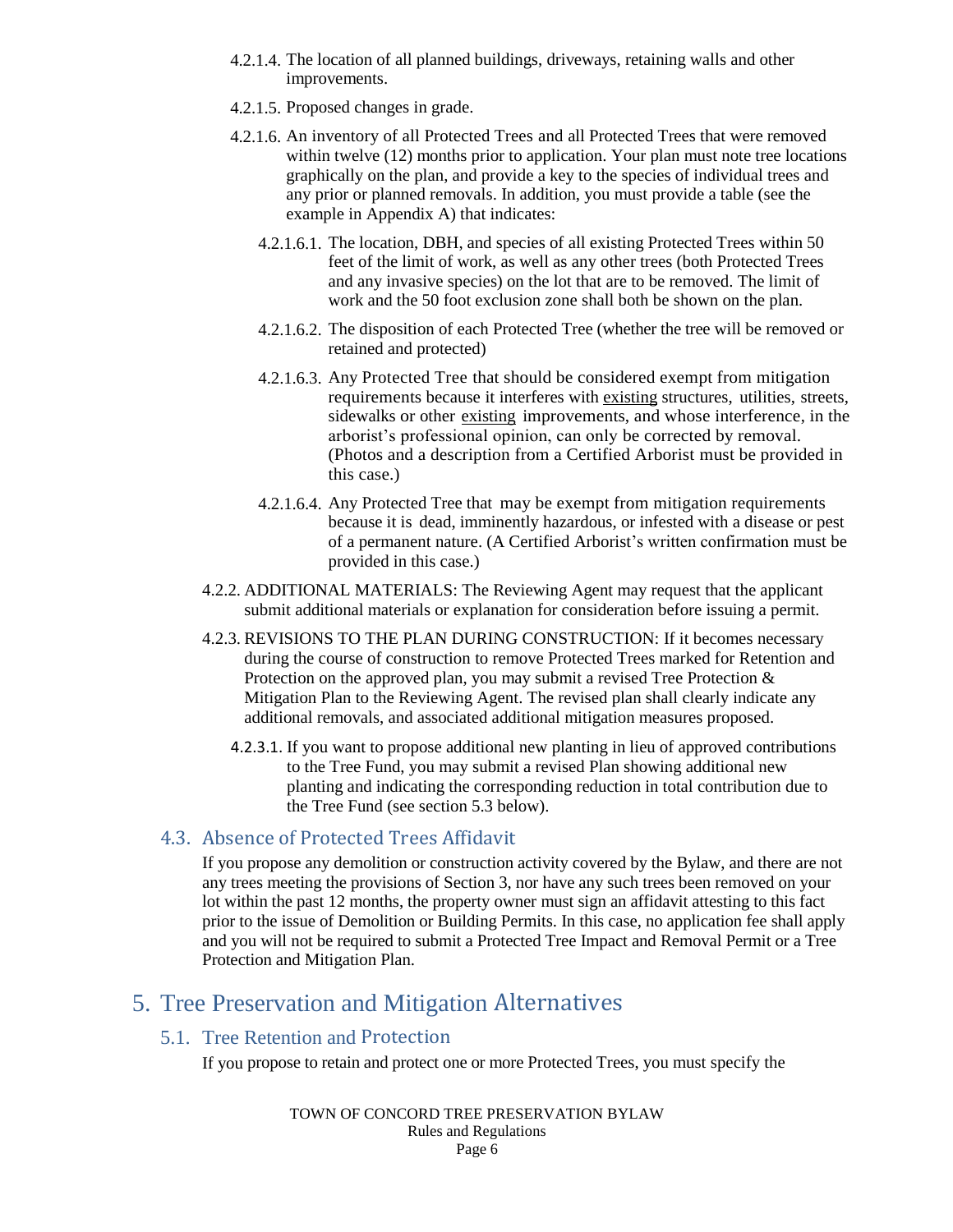measures (following accepted industry practices and standards) that will be taken to maintain the Protected Trees in good health for at least twenty-four (24) months from the date of Tree Permit Final Inspection. In this case, you must indicate the following additional items on your plan and in the table.

5.1.1. TREE SAVE AREA: Indicate the proposed Tree Save Area for all Protected Trees to be retained. The Tree Save Area shall be based upon the minimum Critical Root Zone of each Protected Tree to be retained based on the following formula:

#### **Every 1 inch of Diameter at Breast Height (DBH) =**

#### **1 foot radius of Tree Save Area)**

For example: For a Protected Tree with a DBH of 15 inches, the Tree Save Area would extend a minimum of 15 feet out from the trunk in all directions. The Tree Save Area should encompass the entire Critical Root Zone if possible.

- 5.1.2. TREE PROTECTION MEASURES: Provide a description of the tree protection measures to be installed. At a minimum, Tree Save Area fencing shall be 4' welded wire fence securely attached to metal stakes a maximum of 10' apart. Each fenced area shall include signs reading, "TREE SAVE AREA – KEEP OUT"/"AREA DE AHORRO DE ARBOLES – ENTRADA PROHIBIDA", in both English and Spanish.
- 5.1.3. PROHIBITED ACTIVITIES WITHIN THE TREE SAVE AREA: Within Tree Save Areas, the following activities are prohibited: passage and parking of vehicles; materials laydown or storage; burning; washout from paint, concrete, or other substances; filling, excavation, grading or trenching.
- 5.1.4. UTILITY TRENCHING: If utility trenching is required through the Tree Save Area, you must note any special provisions for the completion of this work in the table and indicate the location of trenching on the plan. Your plan must limit access within the Tree Save Area to the minimum working area for the necessary machinery, and maintain that Tree Save Area prior to and immediately following completion of this work. All excavations within the Tree Save Area shall be backfilled within 24 hours.
- 5.1.5. ALTERNATE TREE PROTECTION MEASURES: Where it is not possible to include the entire Critical Root Zone within the Tree Save Area, you must specify alternative protection, preservation, and maintenance measures in the table for each affected tree.

#### <span id="page-6-0"></span>5.2. Tree Removal and Mitigation via Replanting

You must include the following plan elements and submittal requirements for any trees that you propose to plant to mitigate the removal of any Protected Trees, in addition to the requirements listed above. In this case, the Tree Table (see Appendix A) must include all new planting proposed as mitigation.

- 5.2.1. DESCRIPTION: Indicate the location, caliper, and species of new trees to be planted to mitigate the removal of Protected Trees. One-half (0.5) inches of caliper of new trees is needed to mitigate 1 DBH inch of Protected Trees removed.
- 5.2.2. MINIMUM SIZE: Each new tree must have a minimum caliper of 2 inches.
- 5.2.3. EVERGREENS: Evergreen Trees (measured in feet of height; i.e., 8 ft. high or tall) must be a minimum of 8 feet to count towards mitigation. Hedges DO NOT COUNT towards mitigation totals. The height of evergreen trees in feet shall be multiplied by 0.25 to calculate the corresponding contribution value in caliper inches. For example, a 10-foot Spruce would count as a 2.5-inch caliper tree for mitigation purposes.
- 5.2.4. MULTI-STEMMED TREES: Multi-stemmed trees (measured in feet of height; i.e., 10 ft. high or tall) must be a minimum of 8 feet to count towards mitigation. The height of

TOWN OF CONCORD TREE PRESERVATION BYLAW Rules and Regulations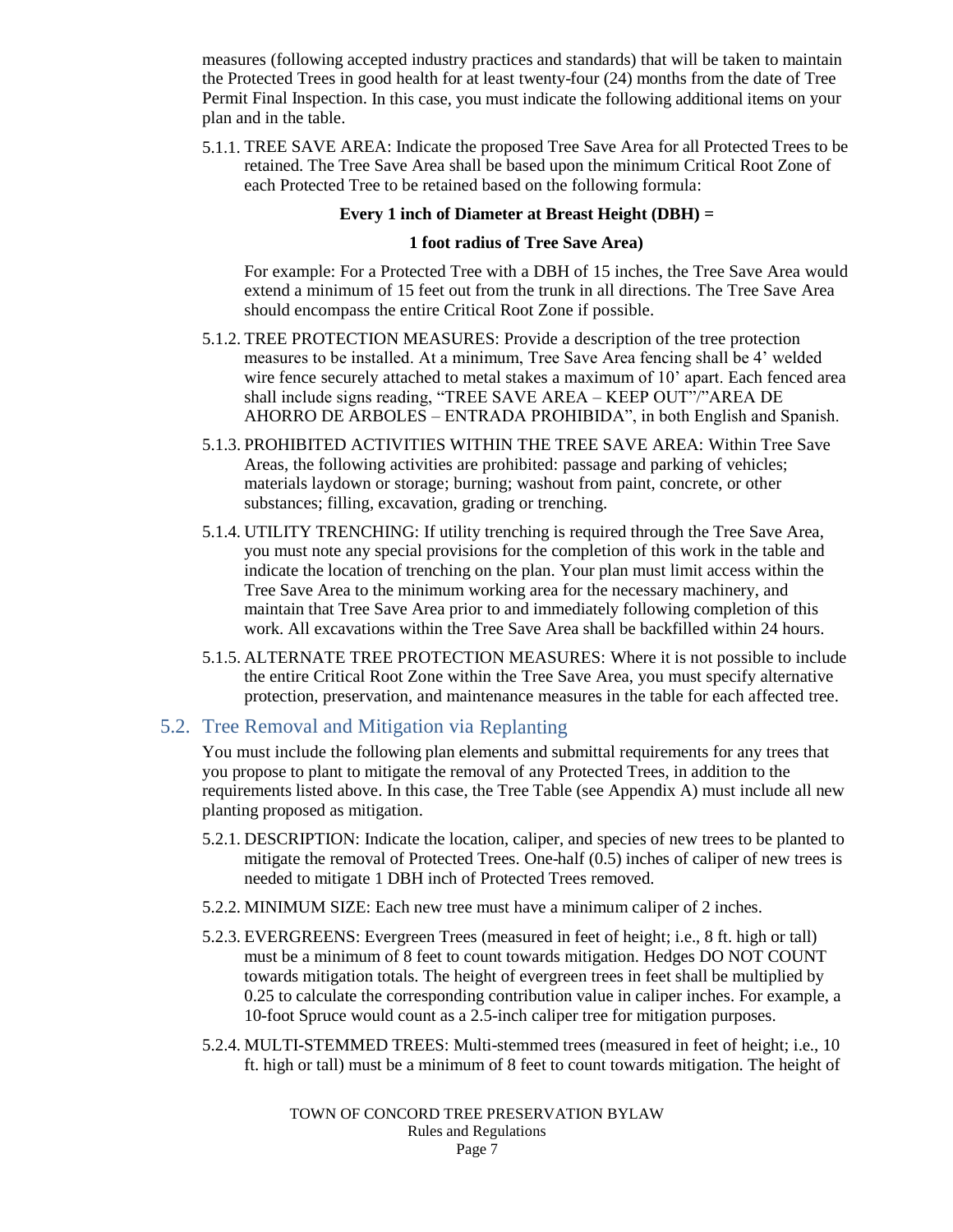multi-stemmed trees in feet shall be multiplied by 0.25 to calculate the corresponding contribution value in caliper inches. For example, a 12-foot multi-stemmed River Birch would count as a 3-inch caliper tree for mitigation purposes.

- 5.2.5. USE OF ABUTTING PROPERTY: You may plant on land abutting your land, with the express written approval of the abutting property owner. Approximate locations on the adjacent property shall be shown on the Tree Protection & Mitigation Plan. You must provide a signed acknowledgement by the abutting property owner of approval for such planting at the time of application.
- 5.2.6. INVASIVE SPECIES: Invasive tree species identified in the Tree Preservation Bylaw shall not be replanted as mitigation for the removal of a Protected Tree.
- 5.2.7. OPTIONAL ADDITIONAL PLANTINGS: If additional new planting is proposed beyond that required to mitigate for Protected Trees removed, the plan shall indicate required new trees versus those included as optional additional planting.
- 5.2.8. TIMING: You must complete replanting prior to Tree Permit Final Inspection or provide a Performance Guarantee for mitigation. (See Section 6.2 below.)
- 5.2.9. MAINTENANCE REQUIREMENTS: All new trees planted to satisfy mitigation requirements must be maintained in good health for a period of no less than twentyfour (24) months from the date of Tree Permit Final Inspection. Periods of unusual weather (including drought) shall not relieve this obligation.
- <span id="page-7-0"></span>5.3. Tree Removal and Mitigation via Contribution to the Tree Fund

If you choose to contribute to the Town of Concord Tree Preservation Fund to mitigate the removal of any Protected Trees, your Tree Table must indicate the aggregate DBH of Protected Trees removed and not otherwise mitigated, with the associated contribution based upon the most recent Contribution Rate Schedule.

#### <span id="page-7-1"></span>5.4. Combination of Options

You can use any combination of Tree Retention and Protection, Tree Replanting, or Tree Removal with Contribution to the Tree Fund. You must clearly identify mitigation for those Protected Trees removed on the submitted Tree Protection & Mitigation Plan and in the table accounting for each DBH inch of Protected Trees removed and the mitigation proposed. This is not required for Tree Retention and Protection.

### <span id="page-7-3"></span><span id="page-7-2"></span>6. Administration and Penalties

#### 6.1. Tree Permit Final Inspection

You must complete all required tree plantings prior to the Reviewing Agent's final inspection and within 90 days of the issuance of a certificate of occupancy. If your Tree Protection  $\&$ Mitigation Plan included any alternate tree preservation and maintenance measures required under Section 5.1.2, you must also submit a letter from the Certified Arborist verifying that they have been performed. Provided that you have completed the required mitigation, the Reviewing Agent's sign-off on the Tree Permit Final Inspection will serve as verification that you have met the requirements of the Tree Preservation Bylaw.

#### <span id="page-7-4"></span>6.2. Performance Guarantee Provisions

If weather conditions prevent the installation of replacement trees with 90 days of issuance of a Certificate of Occupancy, you may contact the Building Inspections Division at least 30 days prior to the Tree Permit Final Inspection to post a performance guarantee in an amount equal to mitigation via contribution to the Tree Fund. The Town will hold the performance guarantee for no longer than 12 months. After 12 months, if you have not installed the specified replacement trees, the performance guarantee shall be released to the Tree Fund as

> TOWN OF CONCORD TREE PRESERVATION BYLAW Rules and Regulations Page 8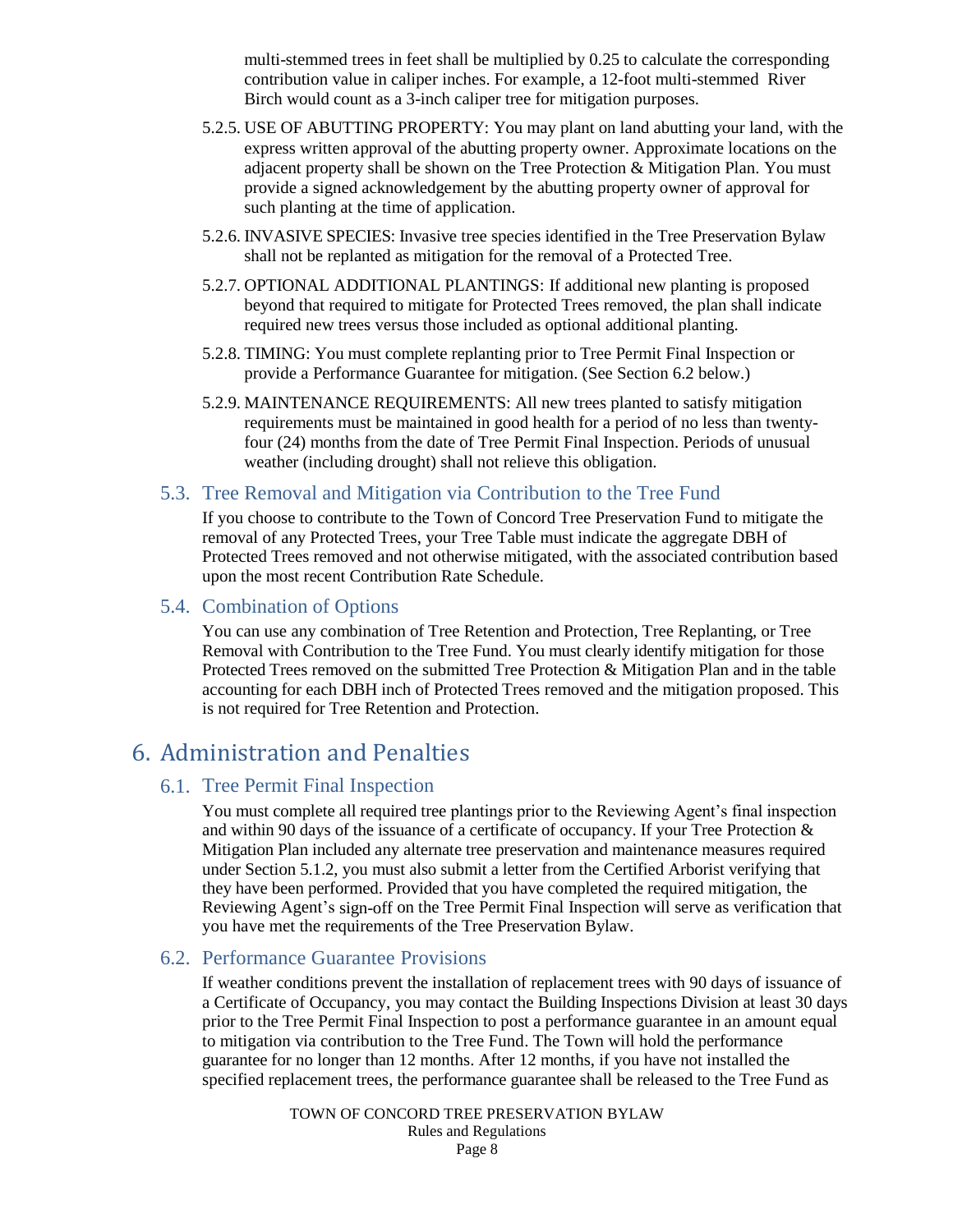mitigation for the Protected Tree removal(s).

- 6.2.1. EXTENSION: The Building Inspections Division may extend the performance guarantee for no more than 6 months from the original 12 month period at their discretion.
- 6.2.2. COMPLETION: Once the planting is complete, you may request a Tree Permit Final Inspection by the Reviewing Agent. Upon approval of all conditions, the performance guarantee will be returned to you within 30 days.

#### <span id="page-8-0"></span>6.3. Reimbursement of Tree Preservation Funds

In some cases, you may decide to contribute to the Tree Fund pursuant to Section 5.3 at the start of your project, but find at the end of construction, the planting of additional trees is preferable.

- 6.3.1. PROCEDURE: Prior to the issuance of a Tree Permit Final Inspection for a project subject to the Tree Preservation Bylaw, you may propose a revised Tree Protection  $\&$ Mitigation Plan that shows a corresponding number of additional new plantings, and request that contributions made to the Tree Fund pursuant to Section 5.3 be reimbursed.
- 6.3.2. LIMITATIONS: Once a Tree Permit Final Inspection has been completed for a triggering project, no further reimbursement will be allowed.

#### <span id="page-8-1"></span>6.4. Suspension or Revocation

The Reviewing Agent may suspend or revoke your Tree Permit at any time if you fail to comply with either the Bylaw or the conditions of the permit. Notice may be made via certified or registered mail, return receipt requested, or hand delivered. It must provide you an opportunity to correct the non-compliance. This may include remediation or other requirements identified by the Reviewing Agent. You may apply for a renewal of the Tree Permit once the project is returned to compliance or remediation completed, where practicable. Note that if your Tree Permit is suspended or revoked, the Building Inspections Division may issue fines until you correct the noncompliance and your Tree Permit has been renewed or reinstated.

#### <span id="page-8-2"></span>6.5. Irreparable Damage

If the Reviewing Agent determines that you damaged a tree approved for Retention and Protection during construction to an extent that may significantly compromise its survival and future health, he or she may require that you provide mitigation per the terms of the Bylaw.

#### <span id="page-8-3"></span>6.6. Non-Criminal Fines

If the Reviewing Agent or Building Inspector identifies any issues of non-compliance, you will accrue fines per the Bylaw if you do not correct them within 30 days. Each consecutive day the non-compliance continues is considered a separate offense.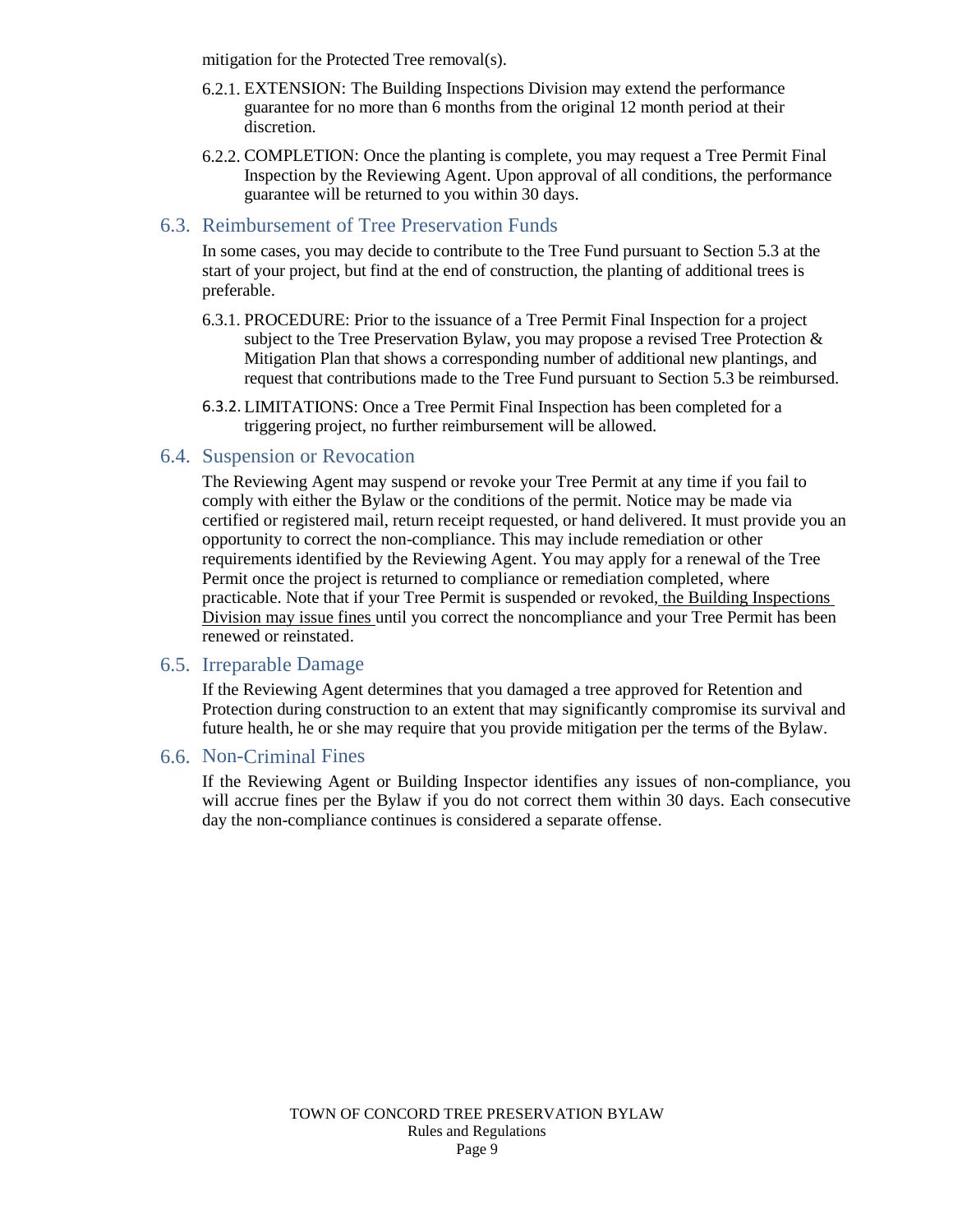## <span id="page-9-0"></span>Appendix A: Tree Inventory and Mitigation Table

Appendix A provides an example of a Protected Tree inventory table and proposed mitigation that combines proposed tree planting and contribution options to compensate for the removal of Protected Trees.

In this example, five Protected Trees exist on the property. The applicant chose to retain and protect three of the trees, and to replant four trees totaling 10.5 caliper inches. Since tree replanting is required at a rate of 0.5" for every DBH inch removed, the 10.5" of new trees accounts for 21 DBH inches of Protected Trees removed; therefore, the applicant would have 7 DBH inches remaining to compensate for, which was done through a contribution to the Tree Fund, totaling \$2,625.00.

| PROTECTED TREE INVENTORY                                   |                               |                                                                 |                                  |                                                           |                                               |                                                                                                                           |  |  |  |
|------------------------------------------------------------|-------------------------------|-----------------------------------------------------------------|----------------------------------|-----------------------------------------------------------|-----------------------------------------------|---------------------------------------------------------------------------------------------------------------------------|--|--|--|
| <b>Site Key</b>                                            | DBH (inch)                    | <b>Tree Species</b>                                             | <b>Retained and</b><br>Protected | <b>Removed</b>                                            | DBH of<br><b>Removed</b><br><b>Trees</b>      | <b>Comments</b>                                                                                                           |  |  |  |
| A                                                          |                               | 14" Maple                                                       | X                                |                                                           |                                               | Tree Save Area                                                                                                            |  |  |  |
| B                                                          |                               | 24" Red Oak                                                     | X                                |                                                           |                                               | Rootpruning and tree well construction, see plan. Water<br>weekly throughout construction.                                |  |  |  |
| $\mathcal{C}$                                              |                               | 18" Red Oak                                                     |                                  | X                                                         | 18"                                           |                                                                                                                           |  |  |  |
| D                                                          |                               | 10" Hawthorn                                                    |                                  | Х                                                         | 10 <sup>2</sup>                               |                                                                                                                           |  |  |  |
| E                                                          |                               | 10" Dogwood                                                     | X                                |                                                           |                                               | Tree Save Area                                                                                                            |  |  |  |
|                                                            |                               |                                                                 |                                  |                                                           |                                               | 28" Total DBH Requiring Mitigation                                                                                        |  |  |  |
| PROPOSED TREE PLANTING                                     |                               |                                                                 |                                  |                                                           |                                               |                                                                                                                           |  |  |  |
| <b>Ouantity</b>                                            |                               | Height $(feet)^1$ Caliper (inch) Tree Species                   |                                  | Aggregate<br>Caliper<br>(qty x cal)                       | Replacement<br>Factor <sup>2</sup><br>(x2)    |                                                                                                                           |  |  |  |
|                                                            | N/A                           |                                                                 | 2.5" Red Oak                     | 5"                                                        |                                               |                                                                                                                           |  |  |  |
|                                                            | N/A                           |                                                                 | 3" Sugar Maple                   | 3"                                                        |                                               |                                                                                                                           |  |  |  |
|                                                            | 10'                           |                                                                 | 2.5" White Pine                  | 2.5"                                                      |                                               |                                                                                                                           |  |  |  |
|                                                            |                               |                                                                 | <b>Total Inches Proposed</b>     | 10.5"                                                     |                                               | 21" Mitigation Offset from Proposed Planting                                                                              |  |  |  |
|                                                            |                               |                                                                 |                                  |                                                           |                                               | Height applies only to multi-stemmed and evergreen trees. Height in feet $x$ 0.25 = equivalent caliper inch contribution. |  |  |  |
| Bylaw requires .5" caliper replacement per 1" DBH removed. |                               |                                                                 |                                  |                                                           |                                               |                                                                                                                           |  |  |  |
|                                                            | <b>TREE FUND CONTRIBUTION</b> |                                                                 |                                  |                                                           |                                               |                                                                                                                           |  |  |  |
| <b>Total DBH</b><br><b>Requiring</b><br><b>Mitigation</b>  | minus<br>$(-)$                | <b>Mitigation</b><br><b>Offset from</b><br>Proposed<br>Planting | equals<br>$(=)$                  | Remaining<br><b>DBH</b><br>Requiring<br><b>Mitigation</b> | <b>Tree Fund</b><br>Contribution<br>(S375/in) |                                                                                                                           |  |  |  |
| 28"                                                        |                               | 21"                                                             |                                  |                                                           |                                               | \$2,625 Mitigation Provided via Contribution to Tree Fund                                                                 |  |  |  |

Table 1. Protected Tree Inventory and Mitigation Table